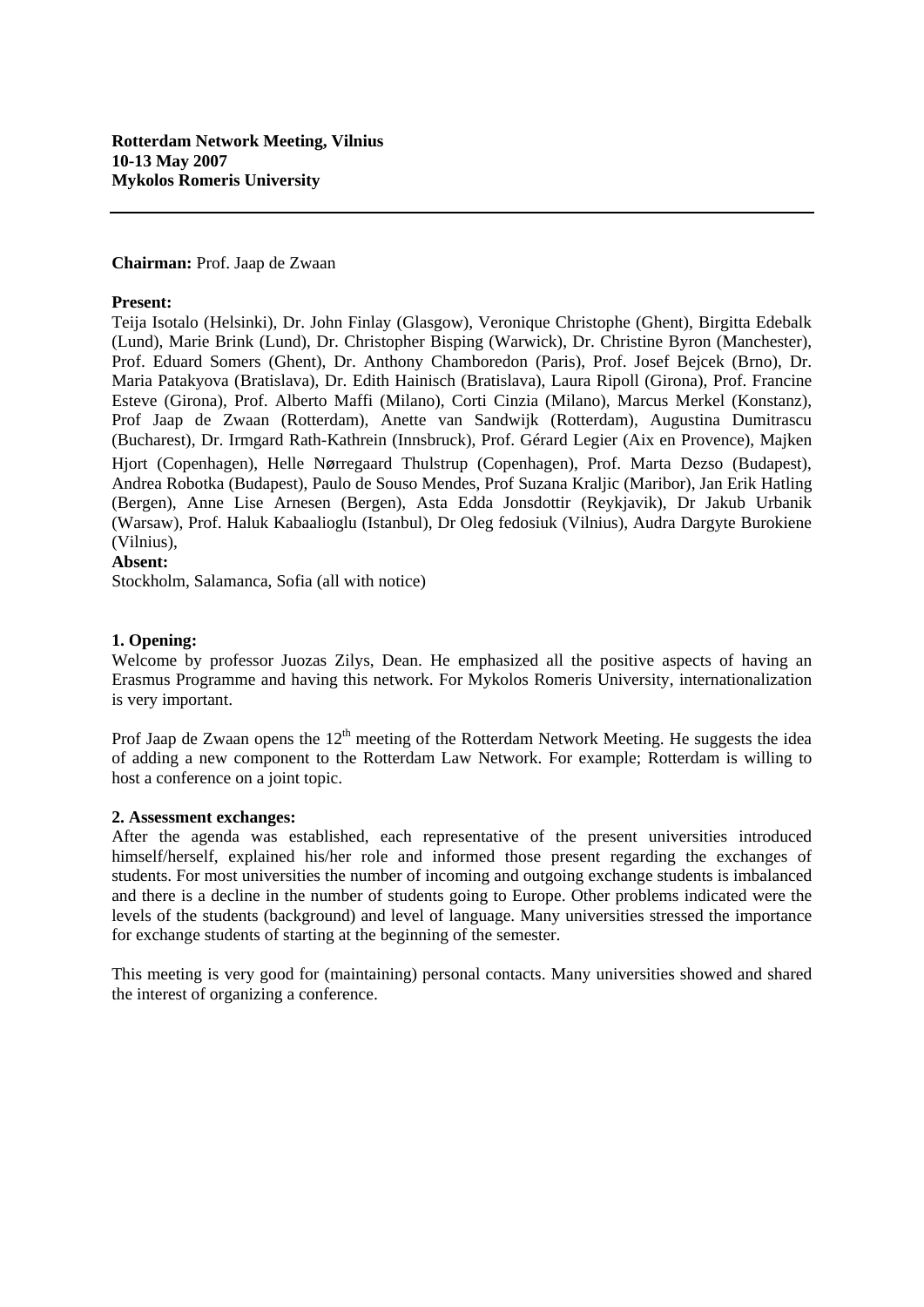| Partneruniversity | <b>Balance/inbalance</b>                                                                                                                                                                                                                                                                           | <b>Remarks</b>                                                                                                                                                                                                                                 |
|-------------------|----------------------------------------------------------------------------------------------------------------------------------------------------------------------------------------------------------------------------------------------------------------------------------------------------|------------------------------------------------------------------------------------------------------------------------------------------------------------------------------------------------------------------------------------------------|
| Paris Descartes   | Number of outgoing students is<br>going up, number of incoming<br>students is fluctuating.                                                                                                                                                                                                         | New name: Paris Descartes. All courses are open to<br>exchange students. Common Law, a degree programme<br>is taught in English (tuition EUR 400). Students can also<br>follow modules without paying, they will then receive a<br>certificate |
| Innsbruck         | Incoming <outgoing< td=""><td>Irmgard Rath-Kathrein is the informal<br/>Erasmus<br/>coordinator. Courses are taught in German. They offer a<br/>Law and Economics programme. They also offer Italian<br/>Law and many more.</td></outgoing<>                                                       | Irmgard Rath-Kathrein is the informal<br>Erasmus<br>coordinator. Courses are taught in German. They offer a<br>Law and Economics programme. They also offer Italian<br>Law and many more.                                                      |
| <b>Budapest</b>   | Incoming <outgoing< td=""><td>They offer a joint LL.M. degree with a German<br/>university and a Summer programme in cooperation with<br/>Suffolk University (Boston), <math>3 \text{ summers} = 11 \text{.m.}</math> degree.<br/>Courses in English sometimes French and German.</td></outgoing<> | They offer a joint LL.M. degree with a German<br>university and a Summer programme in cooperation with<br>Suffolk University (Boston), $3 \text{ summers} = 11 \text{.m.}$ degree.<br>Courses in English sometimes French and German.          |
| Glasgow           | Incoming <outgoing< td=""><td>Wide range of law courses. Morna Roberts will be<br/>advising incoming students.</td></outgoing<>                                                                                                                                                                    | Wide range of law courses. Morna Roberts will be<br>advising incoming students.                                                                                                                                                                |
| Helsinki          | $±$ balanced                                                                                                                                                                                                                                                                                       | 60 courses taught in English. They offer Finnish<br>language courses.                                                                                                                                                                          |
| <b>Bucharest</b>  | Incoming <outgoing< td=""><td>Offer courses in French.</td></outgoing<>                                                                                                                                                                                                                            | Offer courses in French.                                                                                                                                                                                                                       |
| <b>Brno</b>       | Incoming <outgoing< td=""><td>25 courses in foreign languages (of which 20 in English).<br/>Housing is guaranteed.</td></outgoing<>                                                                                                                                                                | 25 courses in foreign languages (of which 20 in English).<br>Housing is guaranteed.                                                                                                                                                            |
| Manchester        | Incoming>outgoing                                                                                                                                                                                                                                                                                  | They can only send $2nd$ year students (due to the fact that<br>$2/3$ of $3rd$ year is used for GPA). Expectation is that<br>many of the agreements will stop in a couple of years<br>because of this.                                         |
| Yeditepe          |                                                                                                                                                                                                                                                                                                    | Turkish and English Law courses. AU summer school in<br>Istanbul. They also organize a 2-week EU law<br>programme with Nice. Erasmus students can also<br>participate in the ll.m. programmes. Many external<br>programmes.                    |
| Girona            | $±$ balanced                                                                                                                                                                                                                                                                                       | Expressed interest in TS mobility within the network.                                                                                                                                                                                          |
| Warsaw            | Incoming <outgoing< td=""><td>Erasmus<br/>students.<br/>All<br/>courses<br/>open<br/>to<br/>are<br/>Accommodation can be a bit problematic. They<br/>sometimes have problems receiving e-mail due to spam<br/>filter (please resend your emails)</td></outgoing<>                                  | Erasmus<br>students.<br>All<br>courses<br>open<br>to<br>are<br>Accommodation can be a bit problematic. They<br>sometimes have problems receiving e-mail due to spam<br>filter (please resend your emails)                                      |
| Sofia             | Incoming <outgoing< td=""><td>Due to RLN membership English and French taught<br/>programmes created. Housing problem.</td></outgoing<>                                                                                                                                                            | Due to RLN membership English and French taught<br>programmes created. Housing problem.                                                                                                                                                        |
| Ghent             | Incoming>outgoing                                                                                                                                                                                                                                                                                  | Strict policy in incoming/outgoing student exchange<br>regarding level. Semesters are not matching. Wide<br>choice of courses, few courses canceled due to number<br>students. Also offers LL.M. Programmes. 50 English<br>taught courses.     |
| Warwick           | $±$ balanced                                                                                                                                                                                                                                                                                       | Students can go abroad in 4-year programme and only<br>for a year.                                                                                                                                                                             |
| Vilnius           | Incoming>outgoing                                                                                                                                                                                                                                                                                  | Have a joint programme with Ghent. The number of<br>outgoing students is lower because students have jobs<br>etc. Exchange students can choose subjects from all<br>departments, not only law.                                                 |
| Copenhagen        | Incoming>outgoing                                                                                                                                                                                                                                                                                  | 56 courses taught in English, 2 in French. Will do a<br>partner evaluation. Some accommodation problems.<br>Danish students tend to choose exchange destinations<br>outside of Europe.                                                         |
| Reykjavik         | $±$ balanced                                                                                                                                                                                                                                                                                       | Courses taught in English (about 30 ects). TS mobility is<br>problematic.                                                                                                                                                                      |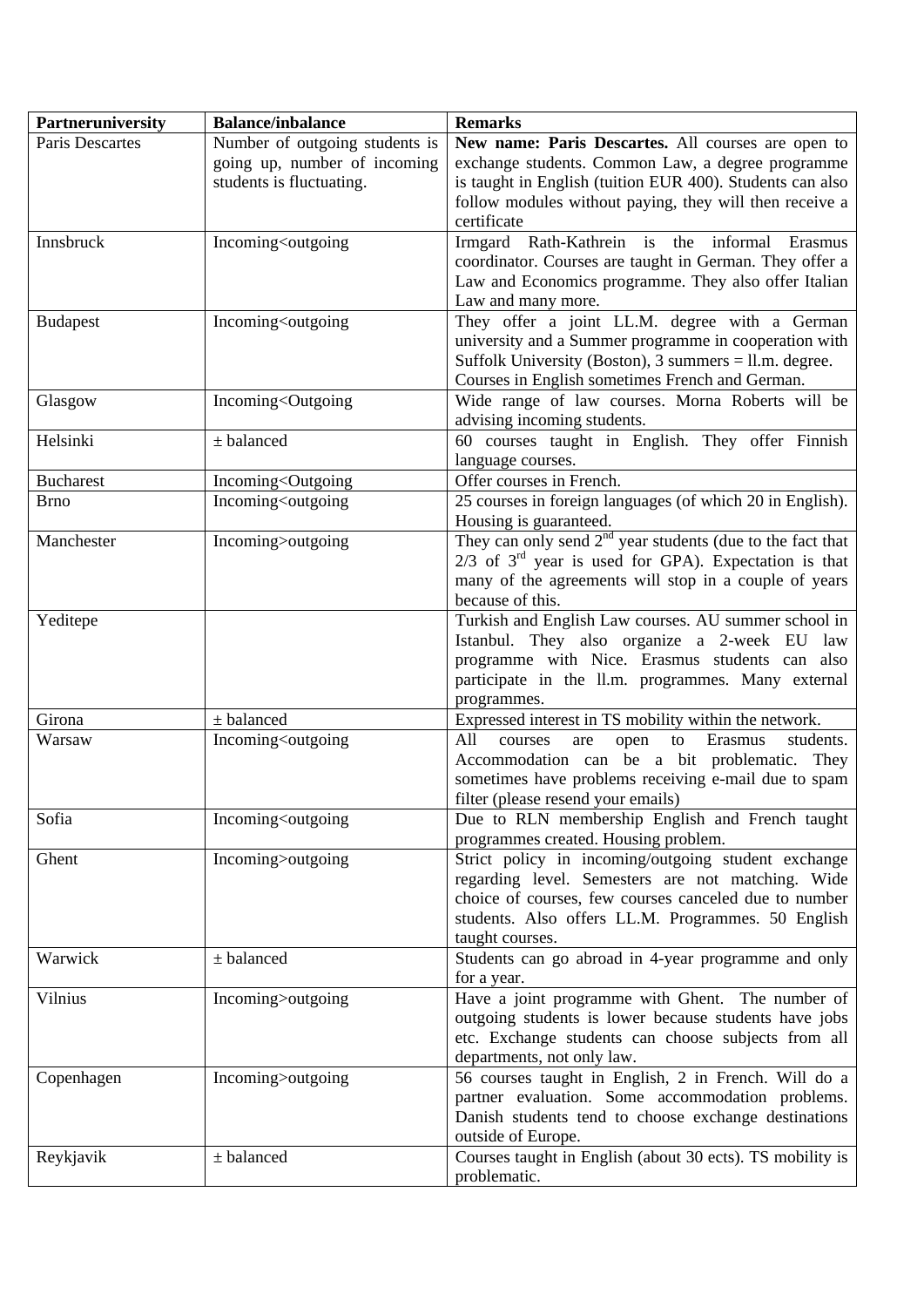| Milano            |                                                                                                                                                                                | Accommodation in new building, close to main building.<br>Classes start in October. They have an online Italian<br>language test. CD (handed out) contains all relevant<br>information.                                                                                                                                                          |
|-------------------|--------------------------------------------------------------------------------------------------------------------------------------------------------------------------------|--------------------------------------------------------------------------------------------------------------------------------------------------------------------------------------------------------------------------------------------------------------------------------------------------------------------------------------------------|
| Konstanz          |                                                                                                                                                                                | Decrease in number of outgoing students. All relevant<br>information is mentioned in information sheet.                                                                                                                                                                                                                                          |
| Bergen            | $±$ balanced                                                                                                                                                                   | Exchange numbers are increasing due to<br>new<br>programme, 5-year programme. English courses on<br>Master's level. Course info on website, 10 courses in<br>English. Many courses are 30 ects courses.                                                                                                                                          |
| <b>Bratislava</b> | Incoming <outgoing< td=""><td>Number of courses in English, also French and German.<br/>They have a summer school with Santa Clara university.</td></outgoing<>                | Number of courses in English, also French and German.<br>They have a summer school with Santa Clara university.                                                                                                                                                                                                                                  |
| Lisbon            | Incoming <outgoing< td=""><td>Next year they will introduce Bologna model. All<br/>courses are in Portugues. Is interested in Erasmus<br/>Mundus cooperation.</td></outgoing<> | Next year they will introduce Bologna model. All<br>courses are in Portugues. Is interested in Erasmus<br>Mundus cooperation.                                                                                                                                                                                                                    |
| Ghent             | Incoming>outgoing                                                                                                                                                              | In 2007-2008 also $4th$ and $5th$ year students will be sent<br>abroad. For housing timely application is important.<br>Ghent faces some problems with students who want to<br>exams earlier. They recently had a Quality Assurance<br>procedure; Ghent is no 1-law school in Flanders.                                                          |
| Lund              |                                                                                                                                                                                | Reform of system, implementing Bologna. Number of<br>credits per course will change. All courses in English are<br>one Master's level. 2-year Maritime Law Master<br>programme, European Business Law, International<br>Human Rights. Housing problematic. Suggestion law<br>implementation of Bologna within law<br>conference:<br>departments. |
| Aix-en-Provence   | (within<br>Incoming>outgoing<br>RLN)                                                                                                                                           | Exchange within the RLN is improving. All courses are<br>in French. 10 Master programmes, students can choose<br>from courses within Masters. Courses are awarded with<br>6 ects. There is number of reserved rooms for students.                                                                                                                |
| Rotterdam         | Incoming>outgoing                                                                                                                                                              | Students can use the ECTS they received during their<br>exchange towards the completion of an ll.m. degree<br>(Commercial Law and International and European Public<br>Law). Timely application for accommodation is<br>necessary.                                                                                                               |

# **3. Aims for student and teachers mobility**

Experiences regarding student mobility were discussed. Paris and Yeditepe have students take language tests. Denmark pointed out that they require 30 ECTS from their students otherwise they cannot go. For Poland this is no less than 20 ECTS. Warwick mentions that it is difficult to determine what ECTS entails, i.e. how many lectures, reading etc. It was concluded that because there are different systems, it might be wise to make bilateral agreements for this. Every university will provide information on the information sheet of how many ECTS a student is expected to take. It is also important to provide students with information about the educational system at the beginning of the year.

Note: According to the Netherlands Organization for International Cooperation in Higher Education (NUFFIC) each country and/or each institution can decide how many ECTS a student should obtain during an exchange. It is important that the ECTS taken abroad should be "recognized". The European Commission does not require a minimum or maximum number of ECTS.